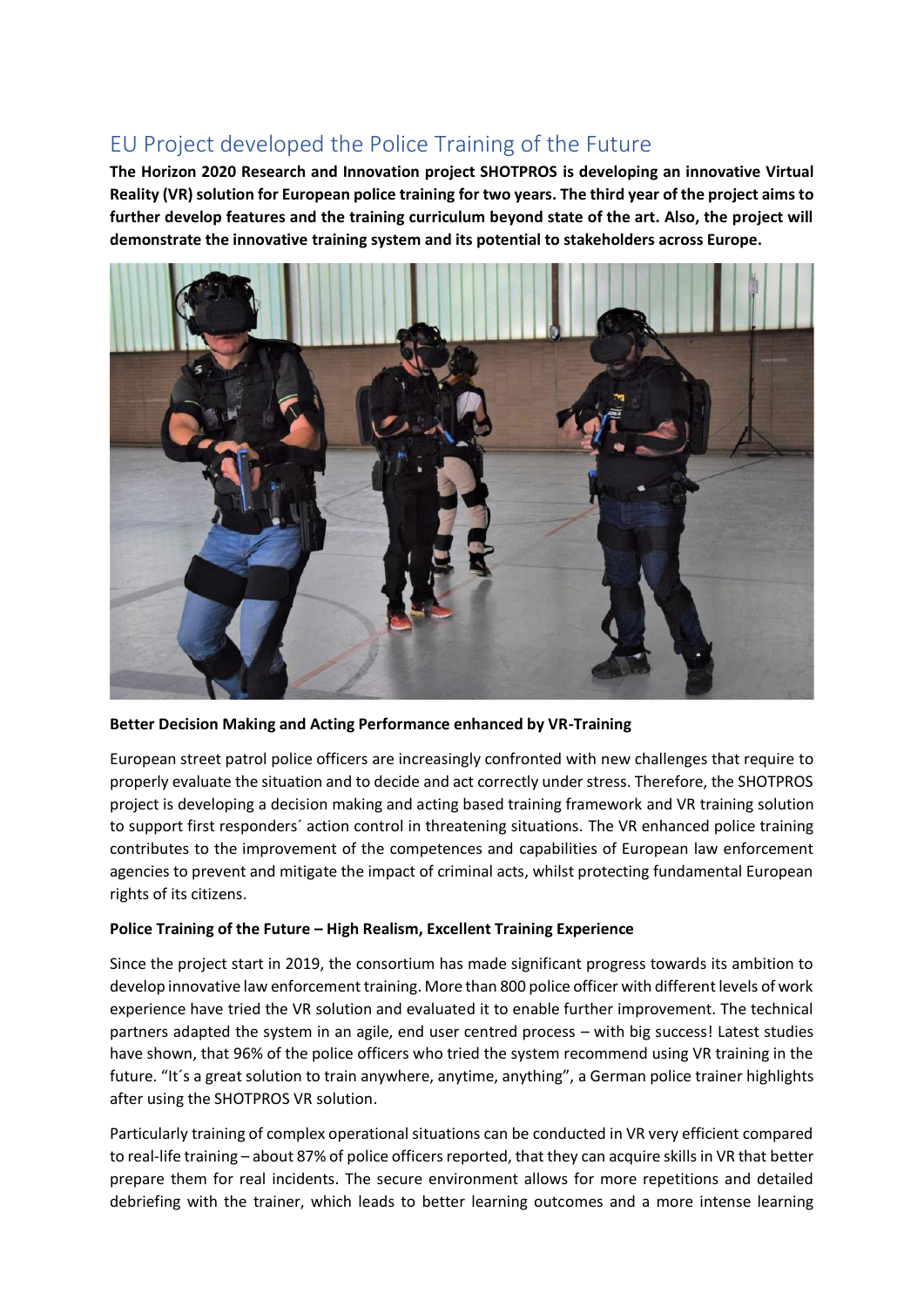experience. Those potentials, together with the possibility to train in different scenarios with variations of the stress level (by adding stress cues) are the main reasons for the positive feedback from police officers.

## **Technological Innovation driven by End User´s Needs**

The VR training solution was shaped by the feedback from the law enforcement professionals in the project. The project team has developed a tangible belt with police gear that can be used in the VR to enable realistic training. Also, the training area was increased to 70 x 100 metres to allow for training of large scenarios like amok shootings or incidents on public spaces. Studies have shown that about 76% of the police officers have a good orientation in the virtual environment. Another major innovation is the integrated real-time stress measurement that provides additional information for the police trainer about the stress level of the trainees. Together with the trainer dashboard and after action review the role of police trainers has changed since they have more options to interact during and after the training. Markus Murtinger, project coordinator of SHOTPROS points out: "We have developed a training framework, enhanced by Virtual Reality, to change the training methods in law enforcement agencies to improve decision making processes and minimize use of force, collateral damages and escalations."

Implementing innovative training solutions also contributes to the digitalisation strategies of European law enforcement agencies. To make this possible, however, all stakeholders must be convinced from the benefits and added value. Therefore, the SHOTPROS project is currently planning a road show across Europe to demonstrate the VR-enhanced police training in Q1-Q2 2022. The VR system will be in Austria, Romania, Germany (Berlin & NRW), the Netherlands and Belgium. Stakeholders such as police officers, training experts, policy-makers in the field of police training and journalists will be invited to experience they system and learn more about the project results.

For further information about the project please contact:

### **Press & Main contact**

USECON – The Usability Consultants GmbH Codoscenter Wollzeile 11 / 2<sup>nd</sup> Floor 1010 Vienna, Austria Phone: +43 664 / 5427400 E‐Mail: [shotpros@usecon.com](mailto:shotpros@usecon.com)



This project has received funding from the European Union's Horizon 2020 research and innovation Programme under grant agreement No 833672. Total cost: 5.1 Million Euro; Duration: 42 months.

### **Project Partners**

- USECON The Usability Consultants GmbH / Austria
- AIT Austrian Institute of Technology GmbH Center for Technology Experience / Austria
- KU Leuven Department of Criminal Law and Criminology / Belgium
- Stichting VU Vrije Universiteit Amsterdam / The Netherlands
- Ruprecht-Karls-Universität Heidelberg Institute of Sport and Sport Sciences / Germany
- Campus Vesta APB / Belgium
- RE-liON Group B.V. / The Netherlands
- Ministry of Internal Affairs Romania Directorate General Logistics / Romania
- Swedish Police Authority / Sweden